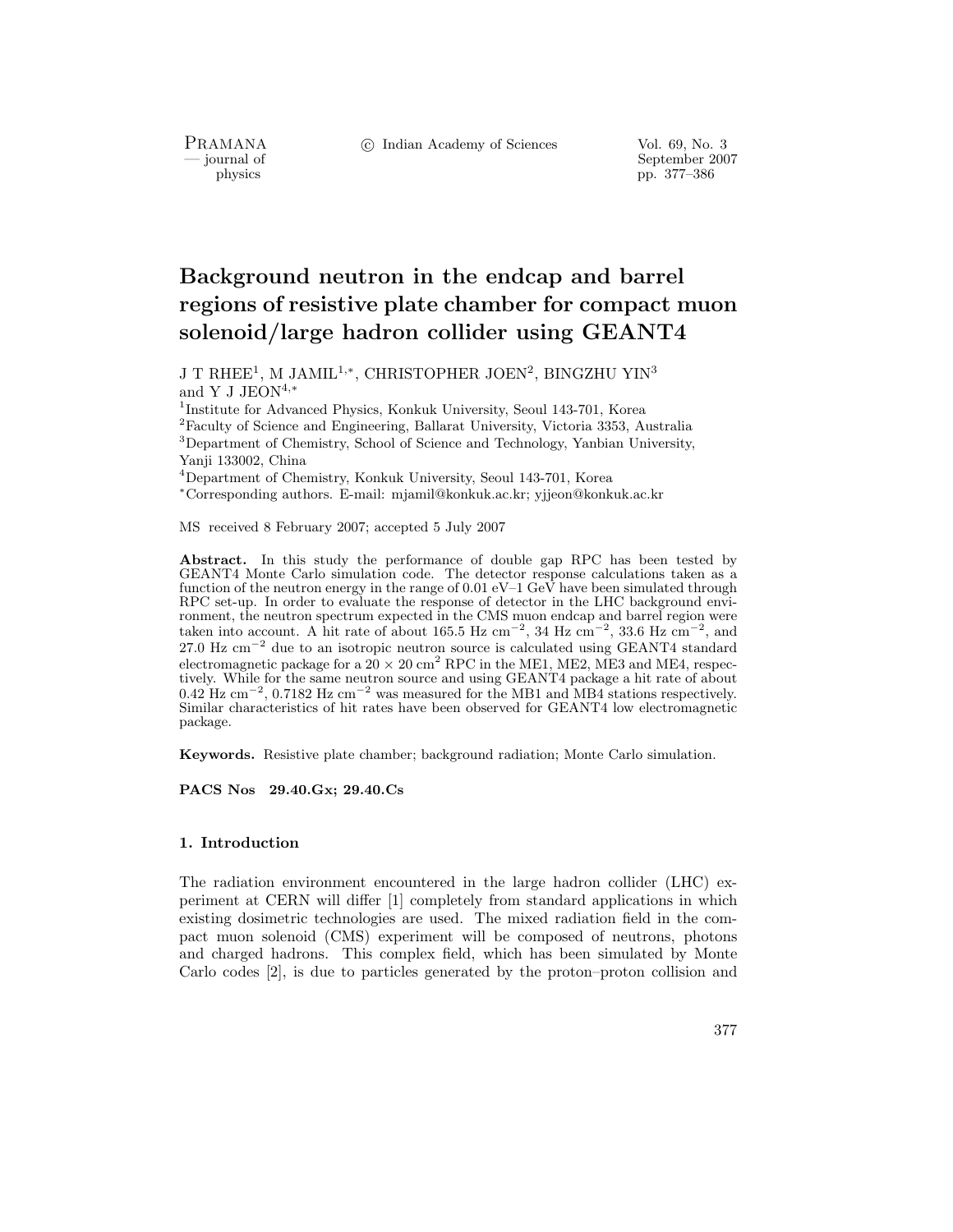



**Figure 1.** Neutron fluxes in endcap and barrel regions of CMS detector.

reaction products of these particles with the sub-detector material of the experiment itself. The proportion of the different particle species in the field will depend on the distance and on the angle with respect to the interaction point (i.e., radiation environment is unique for each sub-detector constituting CMS).

CMS [3] and a toroidal for LHC apparatus (ATLAS) [4] have shown that the RPCs and other detectors at the LHC will operate in an intense radiation background mostly made of photons, neutrons and charged hadrons. RPCs and other detectors in the CMS experiment, will work in a hostile environment rich in neutrons and gamma rays. The maximum expected fluxes (figure 1) in the muon detector for neutrons and gammas are around  $5 \times 10^4$  and  $1 \times 10^4$  cm<sup>-2</sup> s<sup>-1</sup>, respectively, for the CMS ME1 station (endcap region), while fluxes one order of magnitude lower are expected in the MB1 station (barrel region).

These kinds of background radiation environments represent a danger to all exposed detectors and electronic components. Due to radiation damage via ionizing energy losses, non-ionizing energy losses, and various other ageing radiation effects [5], the detectors will suffer a loss of performance over time. For this reason these simulations are performed to find the spectra and intensity of background particles in order to propose shielding to improve the signal-to-noise ratio. In addition, the risk of accidental radiation burst due to beam loss or bad beam-tuning should also be taken into account. For these reasons it is important to constantly monitor the radiation level. In the CMS muon system, RPC chambers are located in the barrel and in the endcap regions. In the barrel region, the RPC strips run parallel to the beam and in the endcap they are in radial direction [6].

In order to understand how these kinds of background could affect the detector functionality, we need to know the detector sensitivity to these kinds of radiation. The motivation of our studies is to estimate the hit rate for the neutron background expected in the CMS muon endcap and barrel regions. Neutrons were simulated in the RPC double-gap tri-dimensional geometry by means of GEANT4 Monte Carlo code.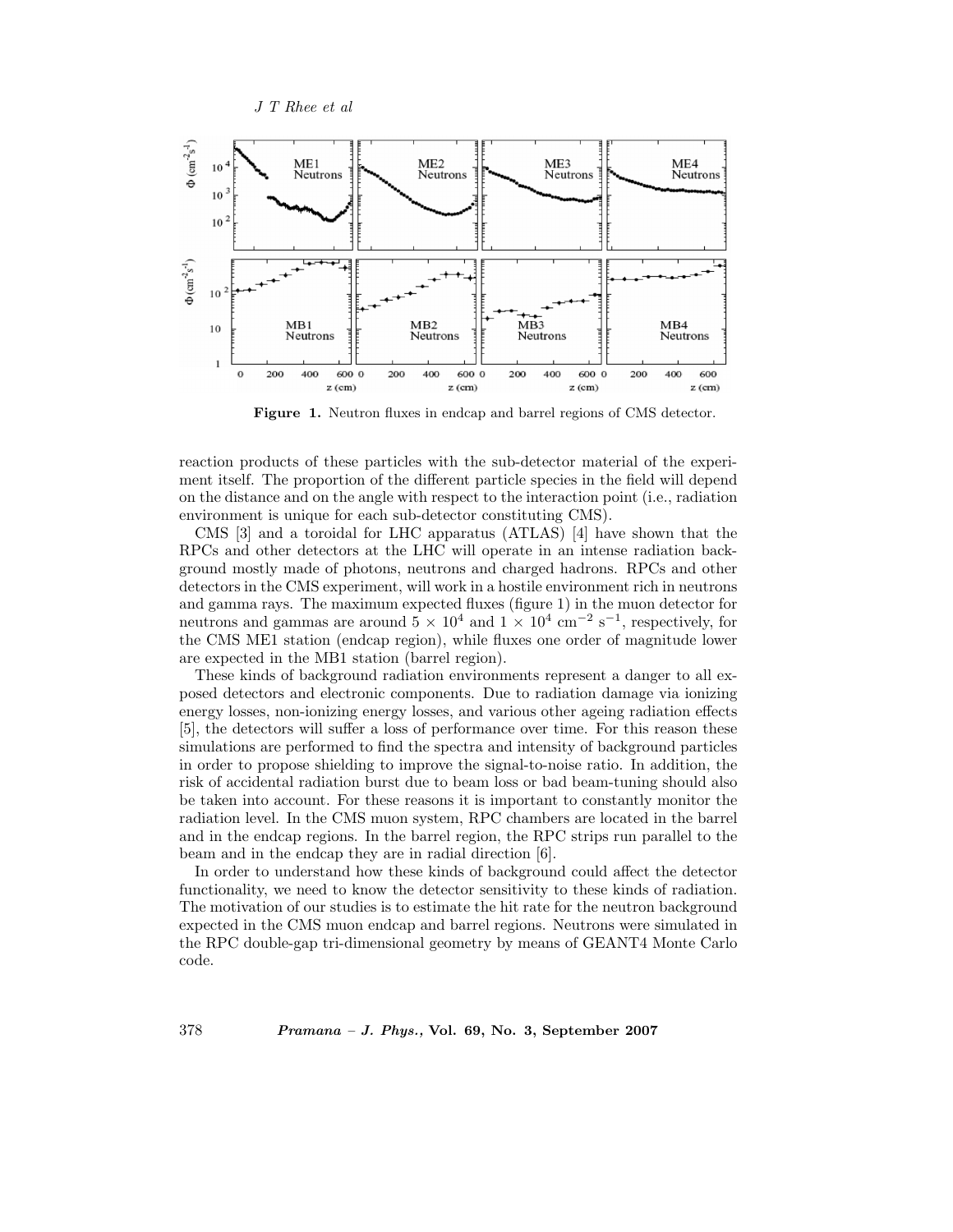*RPC for CMS/LHC using GEANT4*



**Figure 2.** Basic RPC configuration used in the simulation.

## **2. Resistive plate chamber and its working principle**

A double-gap RPC detector has good time resolution and high detection efficiency. It is low cost and can be segmented if needed. Figure 2 shows the structure of a double gap RPC detector. The double gap RPC consists of a stack of resistive bakelite plates, spaced one from the other with spacers of equal thickness creating a series of gas gaps (two gas gaps of about 0.2 mm). The outer surfaces of resistive material are coated with conductive graphite paint to form the HV and ground electrodes. Non-flammable gas mixture which contains 97% tetrafluoroethane and 3% isobutane is used. A charged particle passing through the chamber generates avalanches in the gas gaps. The induced signal is about the average of signals of the two gas gaps. Signals are read out from the copper pickup pads. The operation of resistive plate chamber (RPC) is easy to explain and further readings can be done in ref. [7].

## **3. Description of GEANT4 Monte Carlo packages**

GEANT4 offers an ample set of complementary and alternative physics models based either on theory, on experimental data or on parameterizations. In particular, GEANT4 provides packages specialized for modeling both electromagnetic and hadronic physics interactions [8].

In the present studies, we present the results concerning the following GEANT4 electromagnetic packages:

- 1. Standard package
- 2. Low energy package, based on Livermore data libraries [9–11].

## 3.1 *GEANT4 standard package*

The standard package [8] provides a variety of models based on analytical approach to describe the interactions of electrons, positrons, photons and charged hadrons in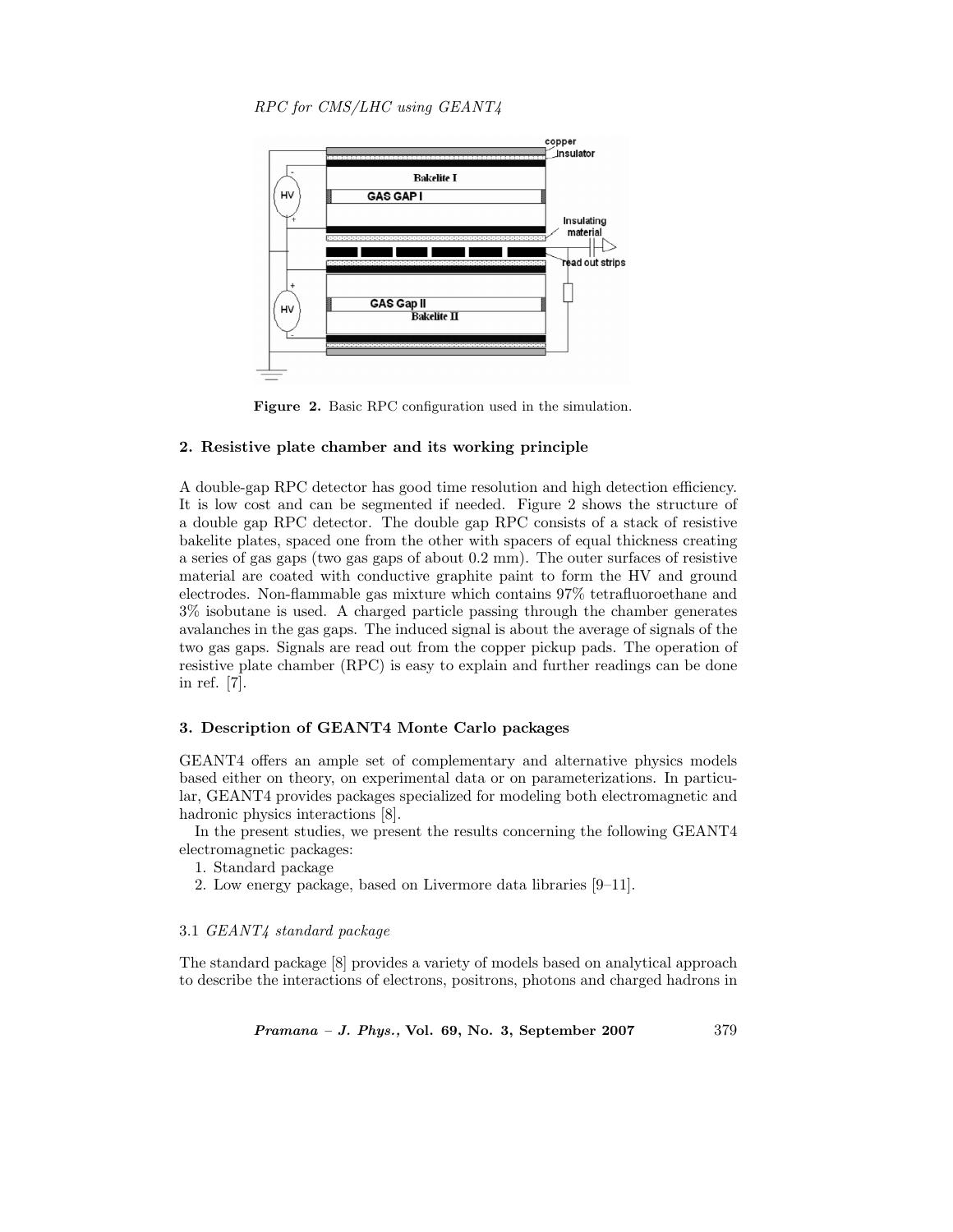# *J T Rhee et al*



**Figure 3.** Sample event view at the double gap RPC, where an incoming neutron impinges on the bakelite, charged particles are emitted, and the recoil electron either deposits its full energy in one of the gas gaps or it escapes.

the energy range of 1.0 keV to 100 TeV. The GEANT4 standard package is mainly addressed to the high energy physics domain.

# 3.2 *GEANT4 low energy package*

The low energy package [8,12] extends the range of accuracy of electromagnetic interactions down to lower energy than the GEANT4 standard package. This low energy package approach exploits evaluated data libraries (EPDL97 [9], EEDL [10] and EADL [11]) which provide data for the calculation of the cross-sections and, the sampling of the final state for the modeling of photon and electron interactions with matter. The current implementation of low energy electron processes can be used down to 250 eV. This package handles the ionization by hadrons and ions [13,14].

By employing this package, we activated the processes which are low energy, Rayleigh scattering, photoelectric effect, Compton effect, gamma conversion, ionization and Bremstrahlung. In addition, it is important to follow low energy electrons, because very low energy electrons (down to 1 eV, for instance) which arrive in the gas gap of an RPC can be easily detected by this package.

# **4. RPC's configuration**

The basic structure and the configuration of the current CMS-like double gap RPC [3] were input to the GEANT4 code [8]. The standard double gap geometry was employed with the strip plane sandwiched between the two gas gaps. The thickness of gas volume (2 mm for each gap) was maintained. Two kinds of neutron sources were chosen:

1. The isotropic incident source of neutrons, evenly distributed on the chamber surface.

2. A parallel beam, perpendicularly impinging on the whole RPC's surface.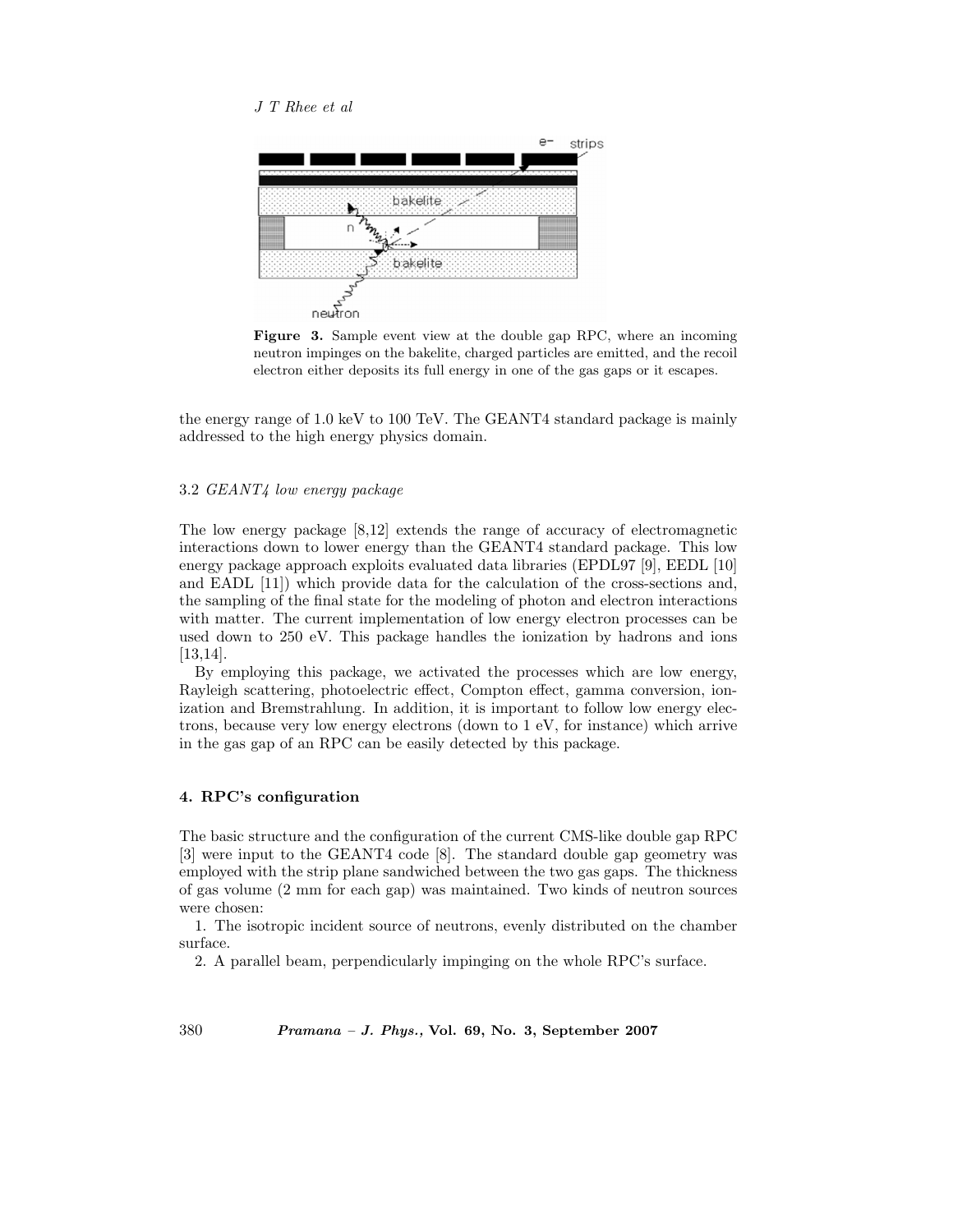## *RPC for CMS/LHC using GEANT4*

For our source configuration, the sensitivity was evaluated at 18 points: namely, 10−8, 10−7, 10−6, 10−5, 10−4, 10−3, 10−2, 10−1, 1, 2, 5, 10, 25, 50, 100, 250, 500 and 1000 MeV. In this simulation work, the range threshold for secondary particles (i.e., for gamma,  $e^-$  and  $e^+$ ) production in electromagnetic processes was set to  $1 \mu m$ , 1 nm, and  $1 \mu m$  respectively.

#### **5. Double gap RPC sensitivities**

Two kinds of GEANT4 Monte Carlo code packages, i.e., GEANT4 standard and low electromagnetic packages were used for the present neutron simulation studies. The signals in the RPCs exposed to neutrons are expected to be generated by a variety of nuclear processes: elastic scattering, in-elastic scattering, radiative neutron capture and so on [15], depending on the neutron energies. A schematic view of the process when a neutron interacts in the bakelite plates, is somehow scattered and generates a secondary electron which crosses the RPC gas gap is reported in figure 3. Two physics lists which involve hadronic physics evaluation were used in the present work. The two patches used for neutron interaction crosssection estimation are LHEP PRECO HP and G4NDL3.5. Point-wise evaluated cross-section data are used to model neutron interactions from thermal energies to  $\sim$ 20 MeV. This applies to capture, elastic scattering, fission and inelastic scattering.

The RPC sensitivity is a well-known function of the incoming particle energies since at different energies different processes are responsible for the production of secondary particles. In order to obtain the sensitivity to neutrons in the RPC chamber, we applied the same upper limit assumption as [16,17], namely that each produced charged particle generates a signal into the read-out strips on arriving at the RPC gas gap; if more than one charged particle reaches the gas gap, only the first one is assumed to produce a signal. Double-gap RPC sensitivity in our code is defined as

$$
sens = N_I/N_0,\tag{1}
$$

where  $N_I$  is the number of charged particles arriving at any of the two gas gaps, and  $N_0$  is the number of original primary particles impinging upon the RPC chamber. It is important to notice that in the present work only signals due to neutrons that enter the detector contribute to neutron sensitivity. Secondary gamma contribution, due to neutron interactions in the RPC volume have been treated in this simulation studies as well. The obtained neutron sensitivity results at neutron energies  $(10^{-8}$ eV–1 GeV) are taken from our previous work reported in [18] shown in table 1, which were obtained by applying the above condition on the  $20 \times 20 \text{ cm}^2$  RPC set-up.

## **6. Monte Carlo simulation results and discussion**

Considering the complexity of GEANT321 [17,19] simulation program for neutron source, we developed a new application code for the neutron simulation through the RPC detector in our laboratory. By applying this RPC neutron simulation code,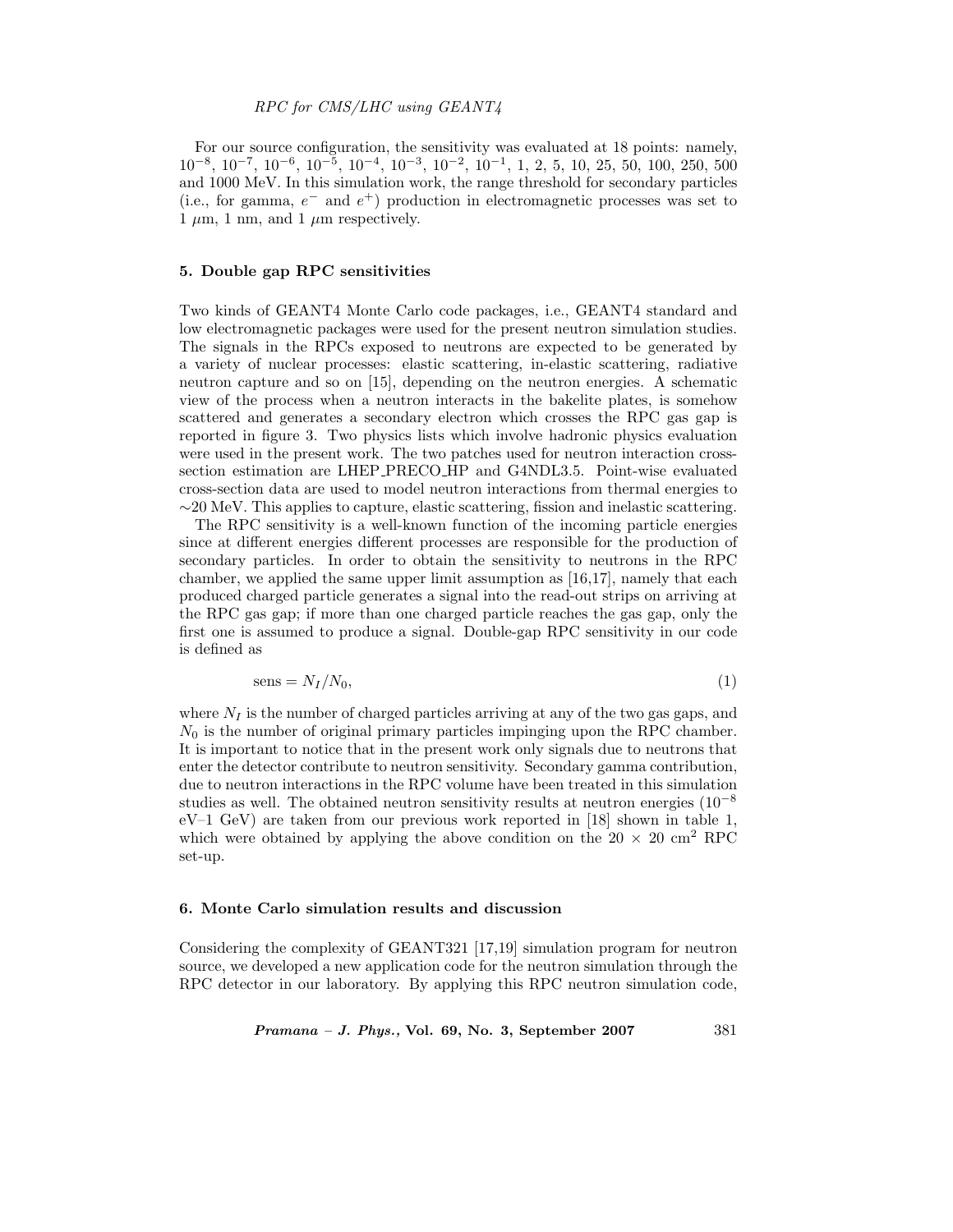# *J T Rhee et al*

| Particle  | Energy      | By GEANT4 packages                      |                                          |  |  |  |
|-----------|-------------|-----------------------------------------|------------------------------------------|--|--|--|
| source    | (MeV)       | Standard $\varepsilon$ ( $\pm \sigma$ ) | Low $\varepsilon$ $(\pm \sigma)$         |  |  |  |
| Isotropic | $10^{-8}$   | $5.334(\pm 0.000178)\times 10^{-3}$     | $6.064(\pm 0.000169)\times 10^{-3}$      |  |  |  |
| neutron   | $10^{-7}\,$ | $4.224(\pm 0.000186)\times 10^{-3}$     | $4.545(\pm 0.000268)\times 10^{-3}$      |  |  |  |
|           | $10^{-6}$   | $2.744(\pm 0.000141)\times 10^{-3}$     | $2.927(\pm 0.000134)\times 10^{-3}$      |  |  |  |
|           | $10^{-4}$   | $2.505(\pm 0.000127)\times 10^{-3}$     | $2.48(\pm 0.000240)\times 10^{-3}$       |  |  |  |
|           | $10^{-2}$   | $2.44(\pm 0.000129) \times 10^{-3}$     | $2.442(\pm 0.000145)\times 10^{-3}$      |  |  |  |
|           | $10^{-1}$   | $2.738(\pm 0.000155)\times 10^{-3}$     | $2.720(\pm 0.000150)\times 10^{-3}$      |  |  |  |
|           | 1.0         | $1.263(\pm 0.000178)\times 10^{-3}$     | $1.045(\pm 0.003110)\times 10^{-3}$      |  |  |  |
|           | 2.0         | $9.96(\pm 0.000297)\times 10^{-4}$      | $1.032(\pm 0.002457)\times 10^{-3}$      |  |  |  |
|           | $5.0\,$     | $1.34(\pm 0.000781)\times 10^{-3}$      | $1.573(\pm 0.000161)\times 10^{-3}$      |  |  |  |
|           | 10.0        | $3.353(\pm 0.000148)\times 10^{-2}$     | $3.771(\pm 0.000087)\times 10^{-3}$      |  |  |  |
|           | 25.0        | $1.048(\pm 0.000389)\times 10^{-2}$     | $1.054 (\pm 0.004710) \!\times\!10^{-2}$ |  |  |  |
|           | 50.0        | $8.574(\pm 0.000354)\times 10^{-3}$     | $8.069 (\pm 0.000336) \!\times\!10^{-2}$ |  |  |  |
|           | 100.0       | $1.004(\pm 0.000142)\times 10^{-2}$     | $1.012(\pm 0.003060)\times 10^{-2}$      |  |  |  |
|           | 250.0       | $1.409(\pm 0.000223)\times 10^{-2}$     | $1.405(\pm 0.000502)\times 10^{-2}$      |  |  |  |
|           | 500.0       | $2.168(\pm 0.006800)\times 10^{-2}$     | $2.190(\pm 0.000354)\times 10^{-2}$      |  |  |  |
|           | 1000.0      | $2.547(\pm 0.004596)\times 10^{-2}$     | $2.557(\pm 0.000435)\times 10^{-2}$      |  |  |  |
| Parallel  | $10^{-8}$   | $1.119(\pm 0.000084)\times 10^{-3}$     | $1.263(0.000181)\times10^{-2}$           |  |  |  |
| neutron   | $10^{-7}$   | $8.30(\pm 0.000065)\times 10^{-4}$      | $9.360(0.000990)\times10^{-4}$           |  |  |  |
|           | $10^{-6}$   | $6.450(\pm 0.000800)\times 10^{-4}$     | $6.440(0.000060)\times10^{-4}$           |  |  |  |
|           | $10^{-4}$   | $5.310(\pm 0.000082)\times 10^{-4}$     | $5.440(0.000094)\times10^{-4}$           |  |  |  |
|           | $10^{-2}$   | $5.07(\pm(0.000008)\times10^{-4}$       | $4.820(0.000059)\times10^{-4}$           |  |  |  |
|           | $10^{-1}$   | $6.150(\pm 0.001915)\times 10^{-4}$     | $5.940(0.000093)\times10^{-4}$           |  |  |  |
|           | 1.0         | $2.20(\pm 0.000000)\times 10^{-4}$      | $2.430(0.000044)\times10^{-4}$           |  |  |  |
|           | 2.0         | $2.22(\pm 0.000052)\times 10^{-4}$      | $2.340(0.00000)\times10^{-4}$            |  |  |  |
|           | 5.0         | $3.70(\pm 0.000043)\times 10^{-4}$      | $3.950(0.000057)\times10^{-4}$           |  |  |  |
|           | 10.0        | $7.950(\pm 0.000064) \times 10^{-4}$    | $8.880(0.000107)\times10^{-4}$           |  |  |  |
|           | 25.0        | $2.448(\pm 0.000126)\times 10^{-3}$     | $2.510(0.000196)\times10^{-3}$           |  |  |  |
|           | $50.0\,$    | $2.118(\pm 0.000148)\times 10^{-3}$     | $2.109(0.000100)\times10^{-3}$           |  |  |  |
|           | 100.0       | $2.537(\pm 0.000927)\times 10^{-3}$     | $2.470(0.000105)\times10^{-3}$           |  |  |  |
|           | 250.0       | $3.378(\pm 0.000189)\times 10^{-3}$     | $3.551(0.000291)\times10^{-3}$           |  |  |  |
|           | 500.0       | $5.458(\pm 0.000210)\times 10^{-3}$     | $5.359(0.000160)\times10^{-3}$           |  |  |  |
|           | 1000        | $6.368(\pm0.000263)\times10^{-3}$       | $6.496(0.000181)\times10^{-3}$           |  |  |  |

**Table 1.** RPC detector's mean sensitivities and their variances of GEANT4 standard and low processes.

we studied the detector response uniformity by computing each neutron energy efficiency fluctuation around the average. In order to estimate the uncertainties associated to the calculated sensitivity, we simulated ten independent runs (i.e.  $m =$ 10) of the Monte Carlo simulation code for each source of neutrons at definite energy, where the final calculated sensitivity  $\varepsilon$  is given by the mean of the sensitivities  $\varepsilon_k$ calculated for each simulation run at particular energy, and the estimation of the variance of the sensitivity  $\sigma$  is given by the expression [20,21].

$$
\varepsilon = 1/m\Sigma\varepsilon_k,\tag{2}
$$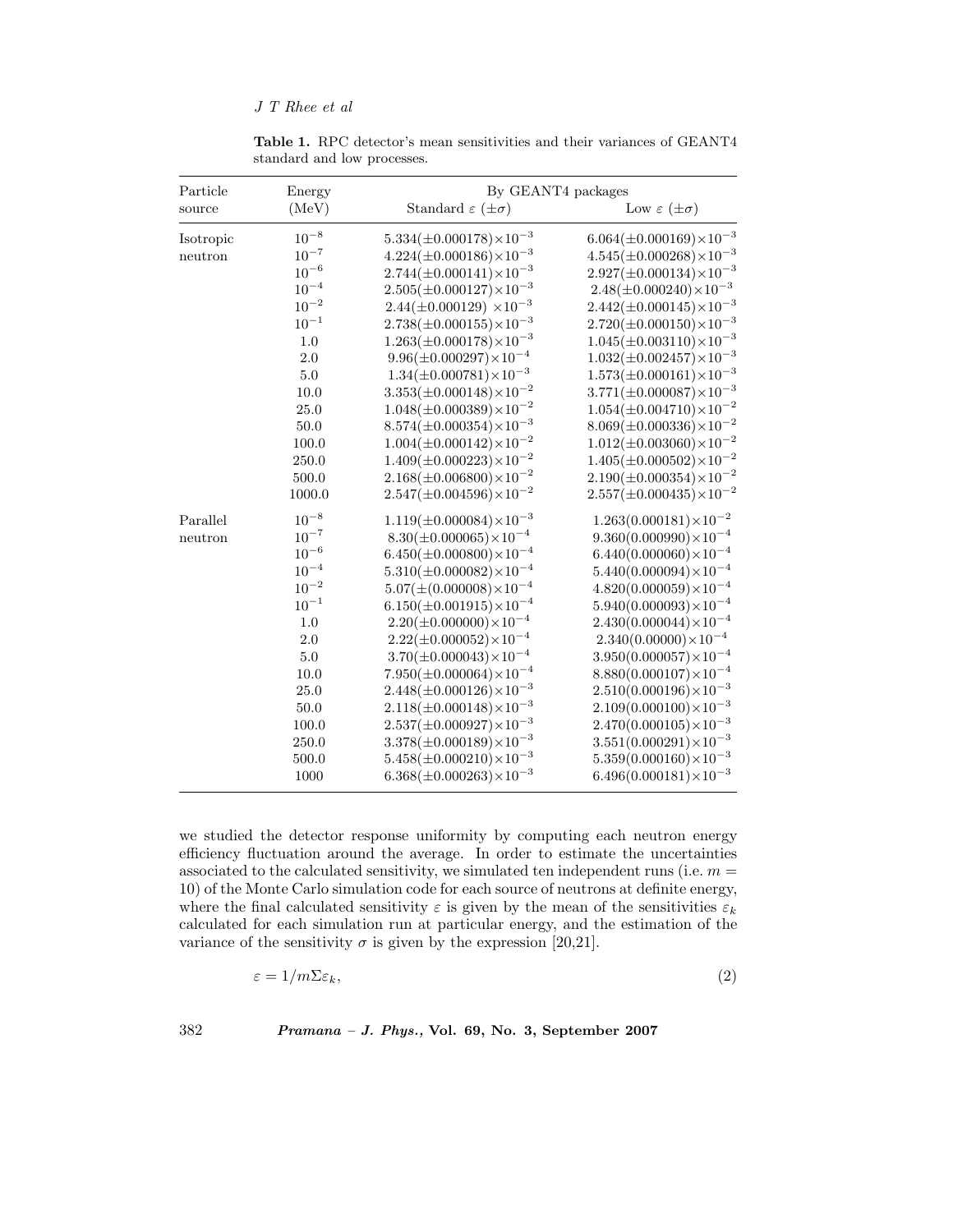## *RPC for CMS/LHC using GEANT4*

| Particles       |                            | Double-gap RPC sensitivity                                                                                            |                                                                                             |                                                                                            |  |  |
|-----------------|----------------------------|-----------------------------------------------------------------------------------------------------------------------|---------------------------------------------------------------------------------------------|--------------------------------------------------------------------------------------------|--|--|
|                 | Energy<br>(MeV)            | Experimental<br>results                                                                                               | G4 standard<br>results                                                                      | G <sub>4</sub> low<br>results                                                              |  |  |
| <b>Neutrons</b> | 1.0<br>2.0<br>20.0<br>50.0 | $2.0\times10^{-3}$<br>$(6.3 \pm 0.02) \times 10^{-4}$<br>$(5.3 \pm 0.5) \times 10^{-3}$<br>${<}7{-}80{\times}10^{-3}$ | $1.263\times10^{-3}$<br>$9.6\times10^{-4}$<br>$5.88 \times 10^{-3}$<br>$8.574\times10^{-3}$ | $1.054\times10^{-3}$<br>$1.032\times10^{-3}$<br>$5.62\times10^{-3}$<br>$8.60\times10^{-3}$ |  |  |

**Table 2.** Summary of the experimental and simulated neutron results.

**Table 3.** CMS/RPC endcap region neutron sensitivity<sup>∗</sup> and background hit rates.

| By GEANT4<br>package |                                   | Neutron sensitivity $(\times 10^{-3})$ |        |                | Hit rate (Hz $\rm cm^{-2}$ ) |            |              |              |              |
|----------------------|-----------------------------------|----------------------------------------|--------|----------------|------------------------------|------------|--------------|--------------|--------------|
|                      | Particle ME1 ME2 ME3              |                                        |        |                | ME4                          | ME1.       | ME2          | ME3          | MF4          |
| Standard<br>Low      | Neutron 3.31 3.72<br>Neutron 3.39 |                                        | - 3.66 | -3.36<br>-3.36 | 3.00<br>3.06                 | 165<br>170 | 34.0<br>33.0 | 33.6<br>34.0 | 27.0<br>27.5 |

∗Sensitivity values are the average values taken for each endcap region, and the neutrons source was taken as isotropic source for calculating those results.

**Table 4.** CMS/RPC barrel region neutron sensitivity and background hit rates.

| By GEANT4       |                    |                        | Neutron sensitivity                                           |                    | Hit rate (Hz $\rm cm^{-2}$ ) |              |  |
|-----------------|--------------------|------------------------|---------------------------------------------------------------|--------------------|------------------------------|--------------|--|
| packages        | Particle           | Types                  | MB1                                                           | MB4                | MB1                          | MB4          |  |
| Standard<br>Low | Neutron<br>Neutron | Isotropic<br>Isotropic | $9.50\times10^{-3}$<br>$2.56\times10^{-3}$ $2.7\times10^{-3}$ | $2.9\times10^{-3}$ | 1.32<br>0.40                 | 0.72<br>0.76 |  |

$$
\sigma_{\varepsilon}^2 = 1/(m-1)\Sigma(\varepsilon_k - \varepsilon)^2. \tag{3}
$$

Similar simulation studies were performed and results were undertaken using the parallel neutron source and employing both GEANT4 standard/low electromagnetic packages.

By employing GEANT4 standard electromagnetic packages the double-gap RPC sensitivity obtained for an isotropic neutron source is, sn <  $2.547 \times 10^{-2}$  for  $En \approx 1$ GeV. Applying GEANT4 low electromagnetic packages the RPC sensitivity, sn  $< 2.557 \times 10^{-2}$  has been found for the same energy domain. Similarly for the double-gap RPC using parallel neutron source for GEANT4 standard electromagnetic packages the neutron sensitivity sn <  $6.368 \times 10^{-3}$  has been noted for  $En \approx 1$ geV whereas the RPC neutron sensitivity, sn  $< 6.496 \times 10^{-3}$  for the same neutron source, and energies has been obtained using the GEANT4 low electromagnetic packages. The present GEANT4 neutron simulation results are reliable and are in agreement with the experimental results reported in [17,22,23]. A comparison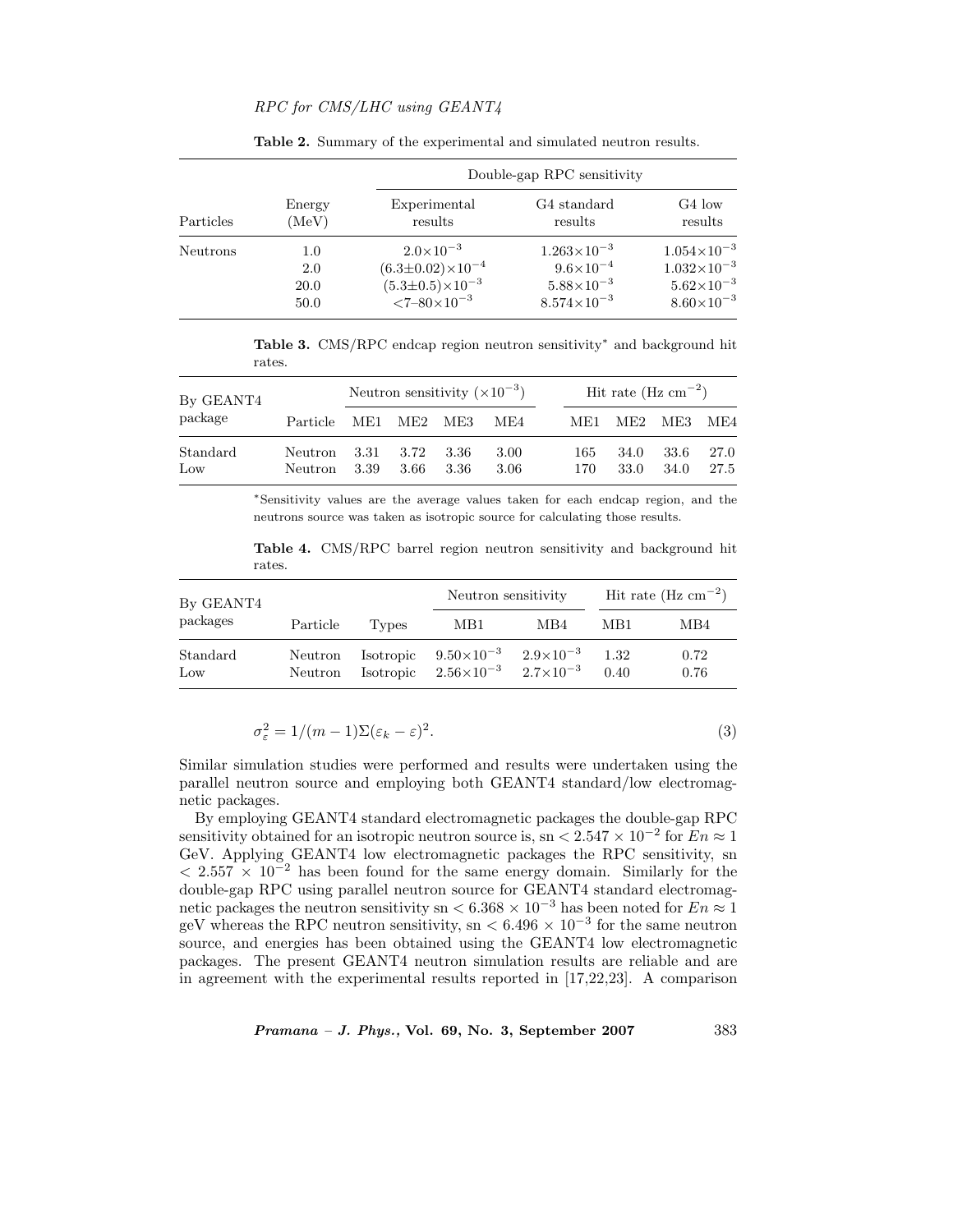

**Figure 4.** (**a**) Particle spectra in the CSC gas layers of ME1/1, ME2/1 and ME4/2. (**b**) Particle spectra in the drift tube gas layers of MB1 and MB4.

between the simulated and available experimental neutron sensitivity results at low energies can be seen in table 2.

## **7. Conclusion**

In order to simulate the endcap region of the RPC for neutrons, we applied our preliminary results to figure 4a of the CMS muon TDR (CERN/LHCC/97/32), which shows the particle spectra in CSC gas layers of  $ME1/1$ ,  $ME2/1$  and  $ME4/2$ . The assumption that we could employ our simulation results in table 4 to these regions is based on the fact that the CSC and the RPC in the endcap area of CMS have same locations. Similarly, for barrel area hit rate estimation we applied the simulation results to figure 4b, which shows neutrons background spectra in the drift tube gas layers of MB1 and MB4. Hit rate of particles can be found by employing same number of particles impinging in the code and getting the sensitivity values bin by bin of figures 4a and 4b. The sum of all those sensitivity results divided by the total number of neutrons, gives the average sensitivities in those regions, i.e., ME1, ME2, ME3, ME4 and MB1, and MB4 for CMS endcap, and barrel stations. The application of those results (figures 10.6.2/3 of the CMS muon TDR [3]) gives the total hit rate of neutrons in those respective regions. The obtained results are tabulated in table 4, showing the CMS/RPC endcap and barrel neutron background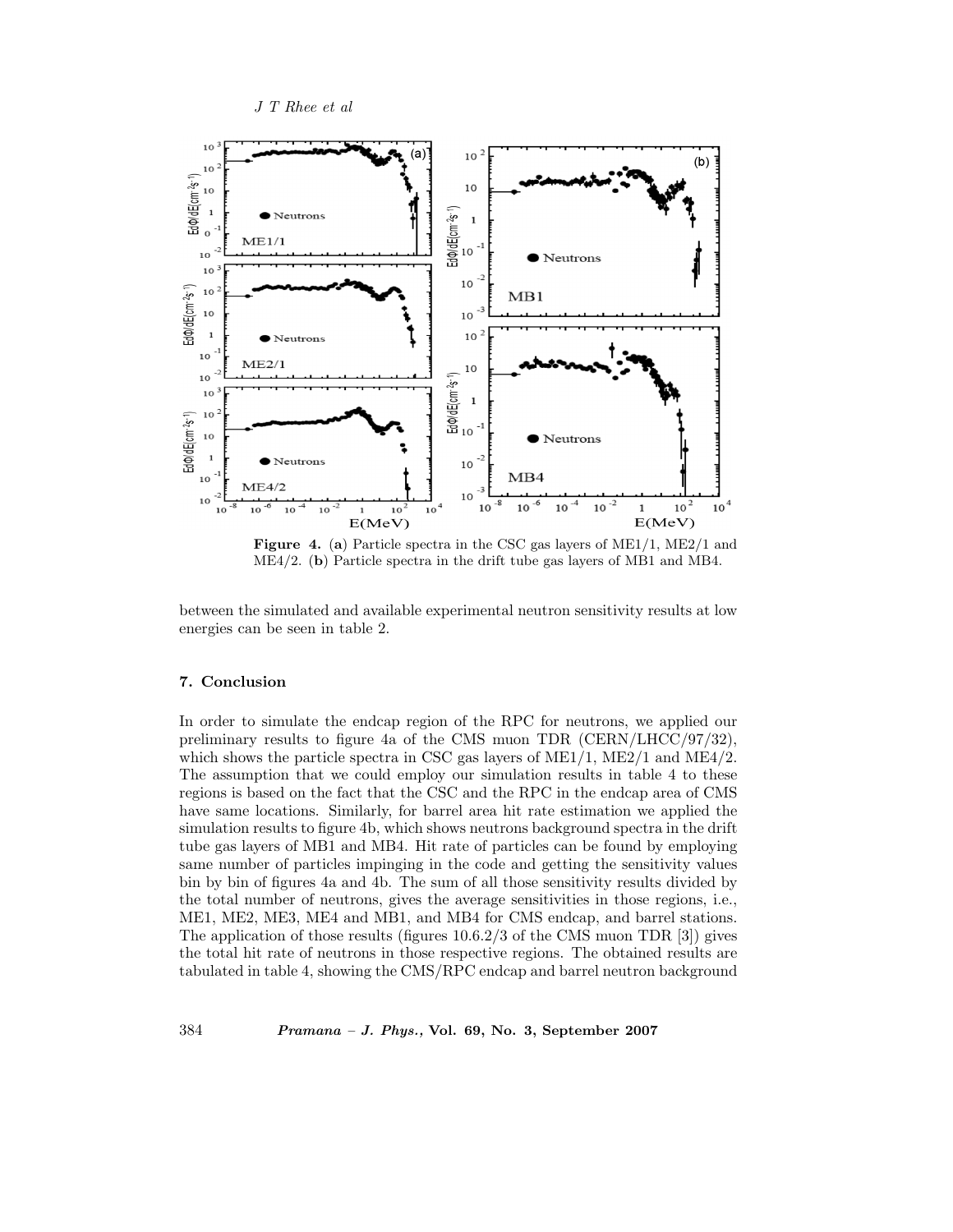hit rates, which were estimated by using the GEANT4 standard and GEANT4 low electromagnetic package codes for a double-gap RPC.

A simulation study of the RPC's sensitivity for neutrons was done, and the results are applied to the CMS/RPC endcap and barrel regions. The method illustrated here might be used to estimate the sensitivity for different experimental environments using neutron spectra. By observing the present simulation results, we can see that the experimental neutron sensitivity values and the results obtained by GEANT4 low package, seem in agreement at high energies within 89% range, while a comparison of the obtained simulation results evaluated by the GEANT4 standard package and the experimental sensitivity values, at the same energy domains are found in agreement within 87% range. Therefore, one can notice that GEANT4 low energy package works better than the GEANT4 standard package. The obtained results are summarized in tables 1–4, in which the neutrons sensitivities according to their respective energy vs. sensitivity contributions are reported for the RPC detector. According to these numerical values, we can estimate that the CMS endcap ME1, ME2, ME3 and ME4/1 will have a hit rate due to an isotropic neutron source (using GEANT4 standard electromagnetic package) of about 165.5, 34, 33.6 and 27.0 Hz cm−<sup>2</sup> respectively, while the corresponding rate for the same source using GEANT4 low electromagnetic package would be about 170.0, 33.0, 34.0 and 27.54 Hz cm−<sup>2</sup> respectively. In the case of isotropic neutron source using GEANT4 standard electromagnetic package for the region of CMS MB1 and MB4, the hit rates would be about 0.42 and 0.7182 Hz cm<sup> $-2$ </sup>, while for the same source and region using GEANT4 low electromagnetic package, the hit rates would be 0.40 and  $0.7678$  Hz cm<sup>-2</sup> respectively.

#### **Acknowledgements**

This paper was supported by the research grant from Konkuk University in 2001.

#### **References**

- [1] The large hadron collider project webpage, http://cern.ch/lhcXnew X homepage/
- [2] M Huhtinen, Radiation environment simulation for the CMS detector, CERN, CMS Tech. Note 95–198 (1995)
- [3] CMS, The Muon Project, Technical Design Report, CERN/LHCC/97/32, December 1997
- [4] ATLAS, The Muon Project, Technical Design Report, CERN/LHCC/97/22, May (1997)
- [5] A G Holmes-Siedel and L Adams, Handbook of radiation effects, 2nd ed. (Oxford University Press, Oxford, UK, 2002)
- [6] CMS Collaboration: M C Fouz, Nucl. Phys. **B120**, 264 (2003)
- [7] Libor Dedek et al, Measurement science review (2001) vol. 1, No. 1
- [8] GEANT4 Collaboration:  $GEANT4 a simulation toolkit$ , S Agostinelli et al, Nucl. Instrum. Methods **A506**, 250 (2003)
- [9] D Cullen, J H Hubbell and L Kissel, The Evaluated Photon Data Library, 97 version, UCRL-50400, vol. 6, Rev. 5